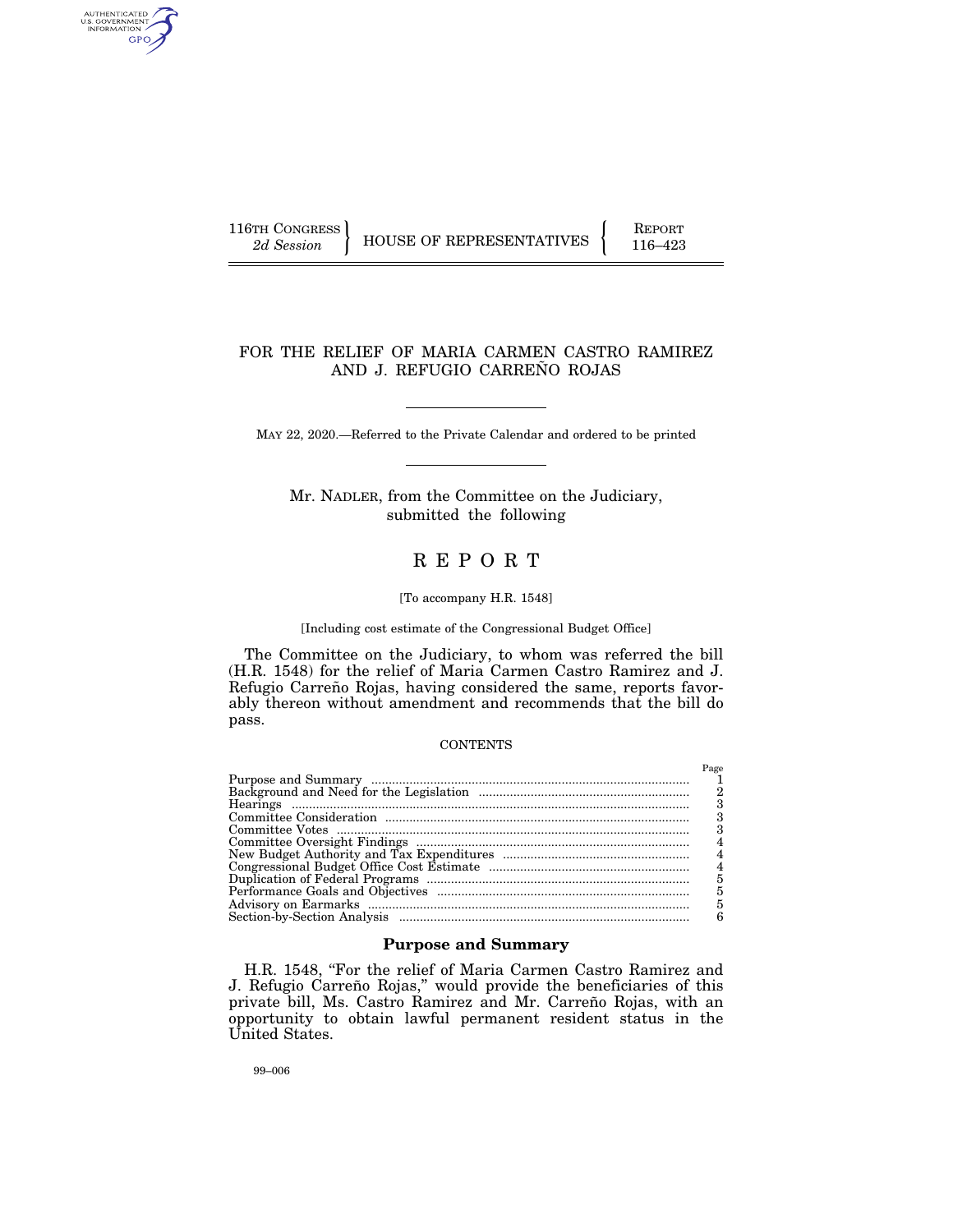# **Background and Need for the Legislation**

# A. IMMIGRATION BACKGROUND

Maria Carmen Castro Ramirez and J. Refugio Carreño Rojas were both born in Guanajuato, Mexico and separately entered the United States without inspection approximately 30 years ago. The couple married in 1992 and have three U.S. citizen children: Guadalupe Carreño Castro, age 26; Ivan Carreño Castro, age 25; and Jose Carreño Castro, age 12.

In 1994, Ms. Castro Ramirez and Mr. Carreño Rojas were placed in separate deportation proceedings. Following protracted proceedings and various requests for relief from deportation, both received final deportation orders. On January 27, 2009, Ms. Castro Ramirez and Mr. Carreño Rojas were arrested by Immigration and Customs Enforcement (ICE). Shortly thereafter, Mr. Carreño Rojas was deported from the United States, while Ms. Castro Ramirez remained in the United States pursuant to the grant of multiple stays of removal associated with the introduction of private bills on the couple's behalf. Desperate to be reunited with his family, Mr. Carreño Rojas reentered the United States without inspection in 2011.

# B. NO CRIMINAL HISTORY OR NEGATIVE PUBLIC RECORDS

In March 2019, the Subcommittee on Immigration and Citizenship voted in favor of requesting a report from the Department of Homeland Security (DHS) on Ms. Castro Ramirez and Mr. Carreño Rojas. The report was issued on April 25, 2019 and revealed no criminal history or negative public records about either individual.

# C. MEDICAL CONDITIONS

Two of the couple's children suffer from severe medical conditions. As a child, Guadalupe was diagnosed with acute Juvenile Myoclonic Epilepsy. This condition can lead to permanent neurological impairment and life-threatening seizures if not properly controlled. Twelve-year-old Jose suffers from severe asthma that requires the care of a pediatric pulmonology specialist, prescription medication, and emergency medical services when necessary. Additionally, Jose has been referred for psychological treatment, and recently suffered a perforated eardrum, which resulted in some hearing loss requiring corrective surgery.

The couple has private insurance, which they receive through their employers and which allows them to receive quality medical care that they can afford. Medical experts have confirmed that the family would be subjected to sub-standard medical care if forced to relocate to Mexico, as a result of limited medical expertise and shortages of required medications. This would make it difficult for Jose to receive appropriate care for his asthma, including emergency medical care. The medication that Guadalupe takes to treat her condition is unavailable in most parts of Mexico. If the family is relocated to Mexico, the negative impact on their health and well-being would be significant.

The risks for Jose if he were to remain in the United States apart from his parents are also significant. A licensed therapist confirmed that if Jose remained in the United States while his par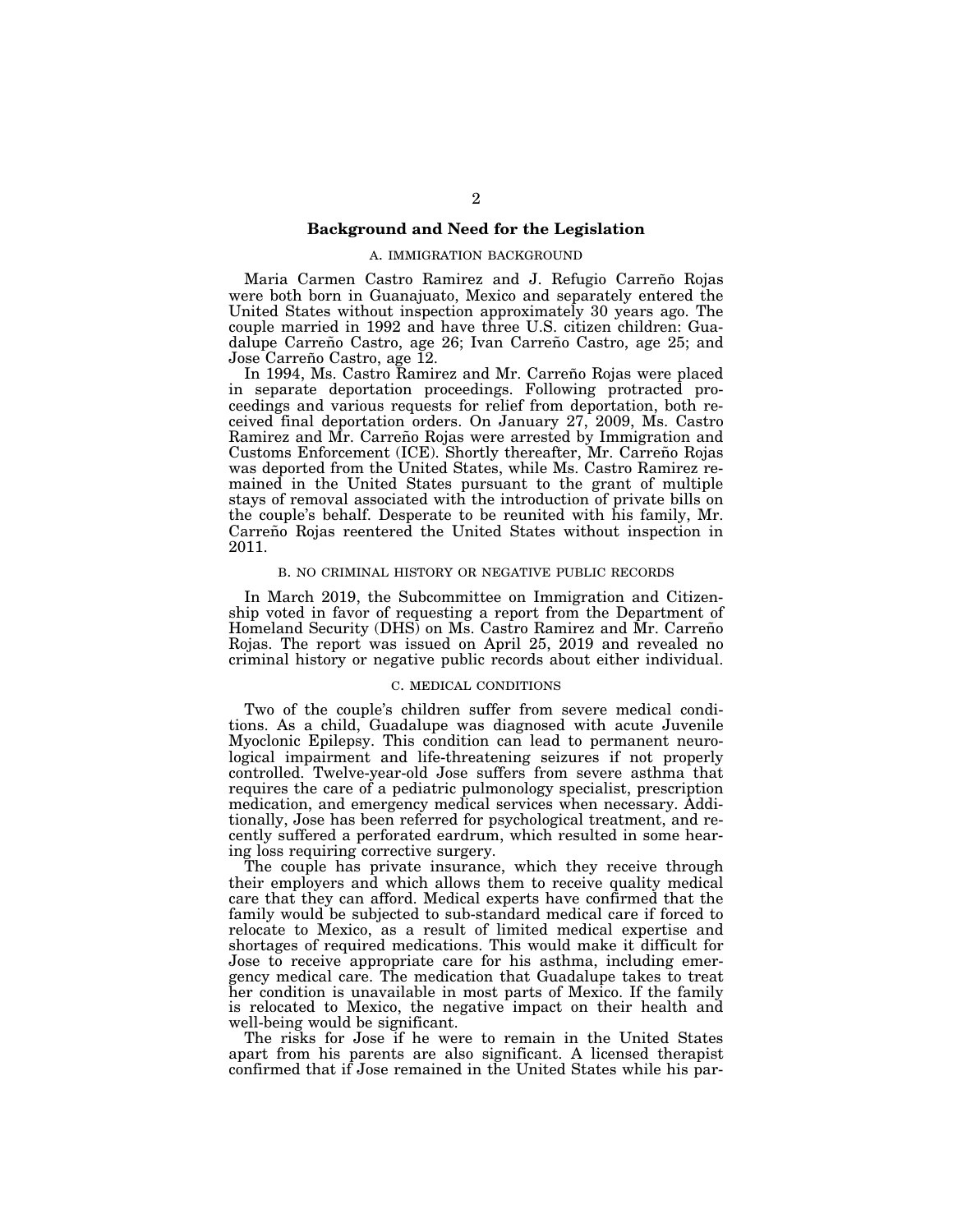ents were forced to relocate to Mexico, he would likely ''experience negative effects on his personal health [which] could manifest as worsened frequency of asthma attacks, severity of symptoms, or length of time that the attacks occur."<sup>1</sup>

## D. HOUSE PRECEDENT FOR CONSIDERATION OF PRIVATE IMMIGRATION BILLS

In the modern era, Congress has passed numerous private bills for similarly situated individuals, including in cases where the beneficiary, or the U.S. citizen spouse or child of a beneficiary, suffered from a serious illness and could not receive proper treatment in the beneficiary's home country.

For example, in the 106th Congress, the House passed a private bill for Marina Khalina and her son Albert Kifakov, the latter of whom had cerebral palsy and would require lifelong medical treatment that was unavailable in their home country of Russia.2 Also in the 106th Congress, the House passed a private bill for the relief of Jacqueline Salinas—who was paralyzed from the waist down and her children, one of whom was afflicted with bone cancer.<sup>3</sup>

In the 104th Congress, the House passed a private bill for Oscar Salas-Velazquez, whose U.S. citizen child and wife were carriers of an antigen that predisposes them to developing Reiter's syndrome—a severe, disabling, incurable arthritic disease which can be triggered by an intestinal infection from organisms widespread in Mexico.4 Requiring Mr. Salas-Velazquez's wife and child to join him in Mexico would very likely result in the development of Reiter's syndrome.5 In the 106th Congress, the House also passed a private bill for Saeed Rezai, whose U.S. citizen wife was stricken with multiple sclerosis.6 Medical professionals indicated that her condition would likely deteriorate rapidly from the severe stress resulting from her husband's removal.

#### **Hearings**

The Committee on the Judiciary held no hearings on H.R. 1548.

#### **Committee Consideration**

On March 11, 2020, the Committee met in open session and ordered the bill, H.R. 1548, favorably reported without amendment, by a voice vote, a quorum being present.

## **Committee Votes**

In compliance with clause 3(b) of rule XIII of the Rules of the House of Representatives, the Committee advises that there were no recorded votes during the Committee's consideration of H.R. 1548.

 $1$ Psychological Assessment of Extreme Hardship, Jose Antonio Carreño Castro, East Bay Area Therapy at 10 (Mar. 2, 2020), on file with Subcommittee.

<sup>&</sup>lt;sup>2</sup>See H.R. Rep. No. 106–956 (2000); See also S.150, 106th Cong. (1999).<br><sup>3</sup>See H.R. Rep. No. 106–962 (2000); See also S.1513, 106th Cong. (1999).<br><sup>4</sup>See H.R. Rep. No. 104–810 (1996); See also H.R. 1031, 104th Cong. (1995

<sup>6</sup>*See* H.R. Rep. No. 106–905 (2000); *See also* H.R. 5266, 106th Cong. (2000).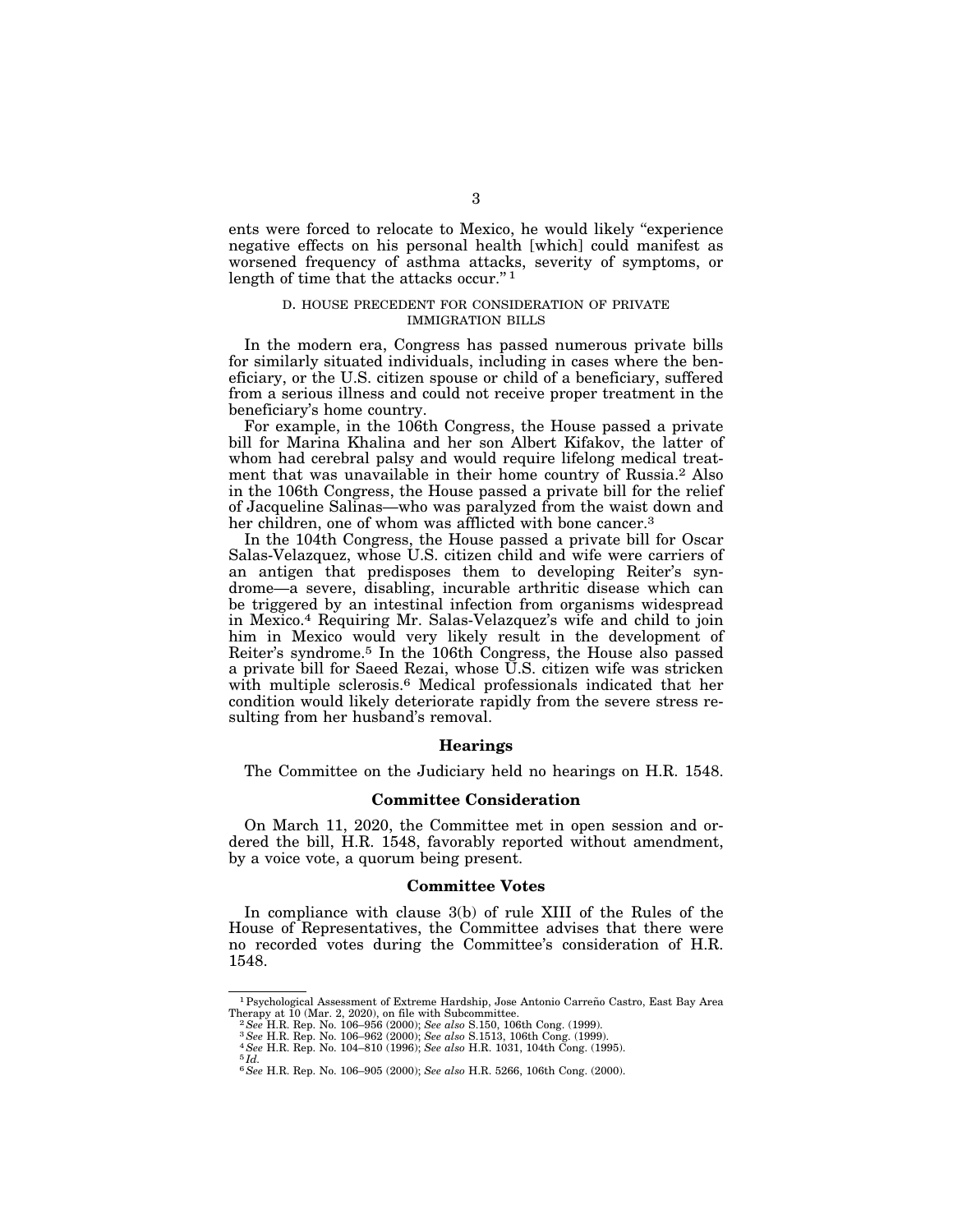# **Committee Oversight Findings**

In compliance with clause  $3(c)(1)$  of rule XIII of the Rules of the House of Representatives, the Committee advises that the findings and recommendations of the Committee, based on oversight activities under clause 2(b)(1) of rule X of the Rules of the House of Representatives, are incorporated in the descriptive portions of this report.

#### **New Budget Authority and Tax Expenditures**

Clause  $3(c)(2)$  of rule XIII of the Rules of the House of Representatives is inapplicable because this legislation does not provide new budgetary authority or increased tax expenditures.

# **Congressional Budget Office Cost Estimate**

In compliance with clause  $3(c)(3)$  of rule XIII of the Rules of the House of Representatives, the Committee sets forth, with respect to the bill, H.R. 1548, the following estimate and comparison prepared by the Director of the Congressional Budget Office under section 402 of the Congressional Budget Act of 1974:

# U.S. CONGRESS, CONGRESSIONAL BUDGET OFFICE, *Washington, DC, May 12, 2020.*

Hon. JERROLD NADLER,

*Chairman, Committee on the Judiciary, House of Representatives, Washington, DC.* 

DEAR MR. CHAIRMAN: The Congressional Budget Office has prepared the enclosed cost estimate for H.R. 1548, a bill for the relief of Maria Carmen Castro Ramirez and J. Refugio Carreño Rojas.

If you wish further details on this estimate, we will be pleased to provide them. The CBO staff contact is David Rafferty, who can be reached at 226–2840.

Sincerely,

PHILLIP L. SWAGEL,<br>*Director*.

Enclosure.

cc: Honorable Doug Collins Ranking Member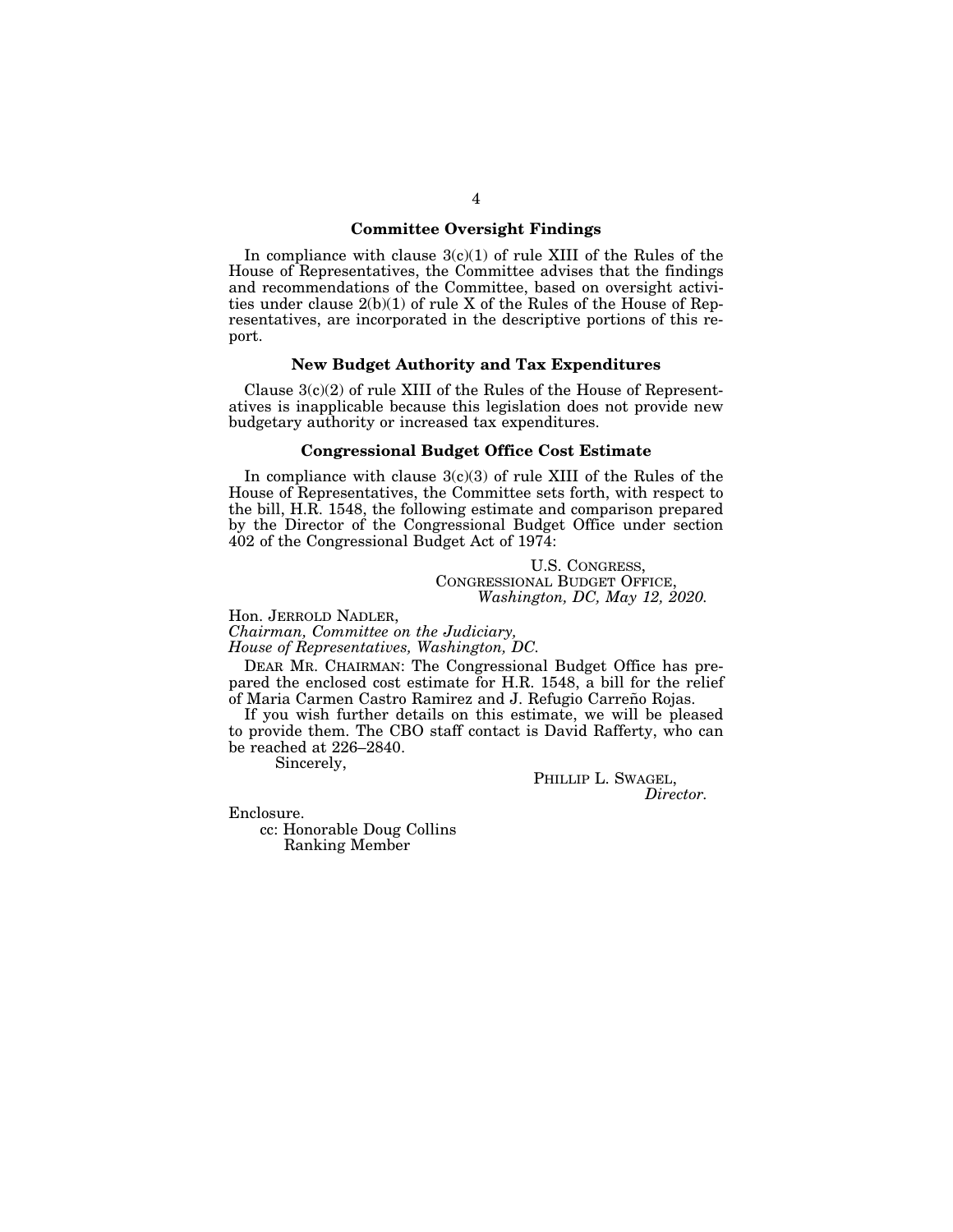| <b>Carreno Rojas</b><br>As ordered reported by the House Committee on the Judiciary on March 11, 2020 |               |                                     |               |  |
|-------------------------------------------------------------------------------------------------------|---------------|-------------------------------------|---------------|--|
| By Fiscal Year, Millions of Dollars                                                                   | 2020          | 2020-2025                           | 2020-2030     |  |
| Direct Spending (Outlays)                                                                             |               |                                     |               |  |
| Revenues                                                                                              | $\star$       | $\star$                             | $\star$       |  |
| Increase or Decrease (-)<br>in the Deficit                                                            | $\star$       | ÷                                   | $\star$       |  |
| Spending Subject to<br>Appropriation (Outlays)                                                        | n             | Ω                                   | not estimated |  |
| Statutory pay-as-you-go<br>procedures apply?                                                          | Yes           | <b>Mandate Effects</b>              |               |  |
| Increases on-budget deficits in any<br>of the four consecutive 10-year.<br>periods beginning in 2031? | < \$5 billion | Contains intergovernmental mandate? | No            |  |
|                                                                                                       |               | Contains private-sector mandate?    | No.           |  |

H.R. 1548 would allow the two people named in the bill to become lawful permanent residents. Enacting H.R. 1548 could increase direct spending and reduce revenues because lawful permanent residents are eligible for certain federal benefits, such as Medicaid and premium tax credits for health insurance purchased through the marketplaces established by the Affordable Care Act, if they otherwise meet the eligibility requirements for those benefits. CBO estimates that those effects would not be significant because only two people would be affected by the bill.

The CBO staff contact for this estimate is David Rafferty. The estimate was reviewed by H. Samuel Papenfuss, Deputy Director of Budget Analysis.

# **Duplication of Federal Programs**

No provision of H.R. 1548 establishes or reauthorizes a program of the federal government known to be duplicative of another federal program, a program that was included in any report from the Government Accountability Office to Congress pursuant to section 21 of Public Law 111–139, or a program related to a program identified in the most recent Catalog of Federal Domestic Assistance.

# **Performance Goals and Objectives**

The Committee states that pursuant to clause  $3(c)(4)$  of rule XIII of the Rules of the House of Representatives, H.R. 1548 would provide Maria Carmen Castro Ramirez and J. Refugio Carreño Rojas with an opportunity to obtain lawful permanent resident status in the United States.

# **Advisory on Earmarks**

In accordance with clause 9 of rule XXI of the Rules of the House of Representatives, H.R. 1548 does not contain any congressional earmarks, limited tax benefits, or limited tariff benefits as defined in clause  $9(e)$ ,  $9(f)$ , or  $9(g)$  of rule XXI.